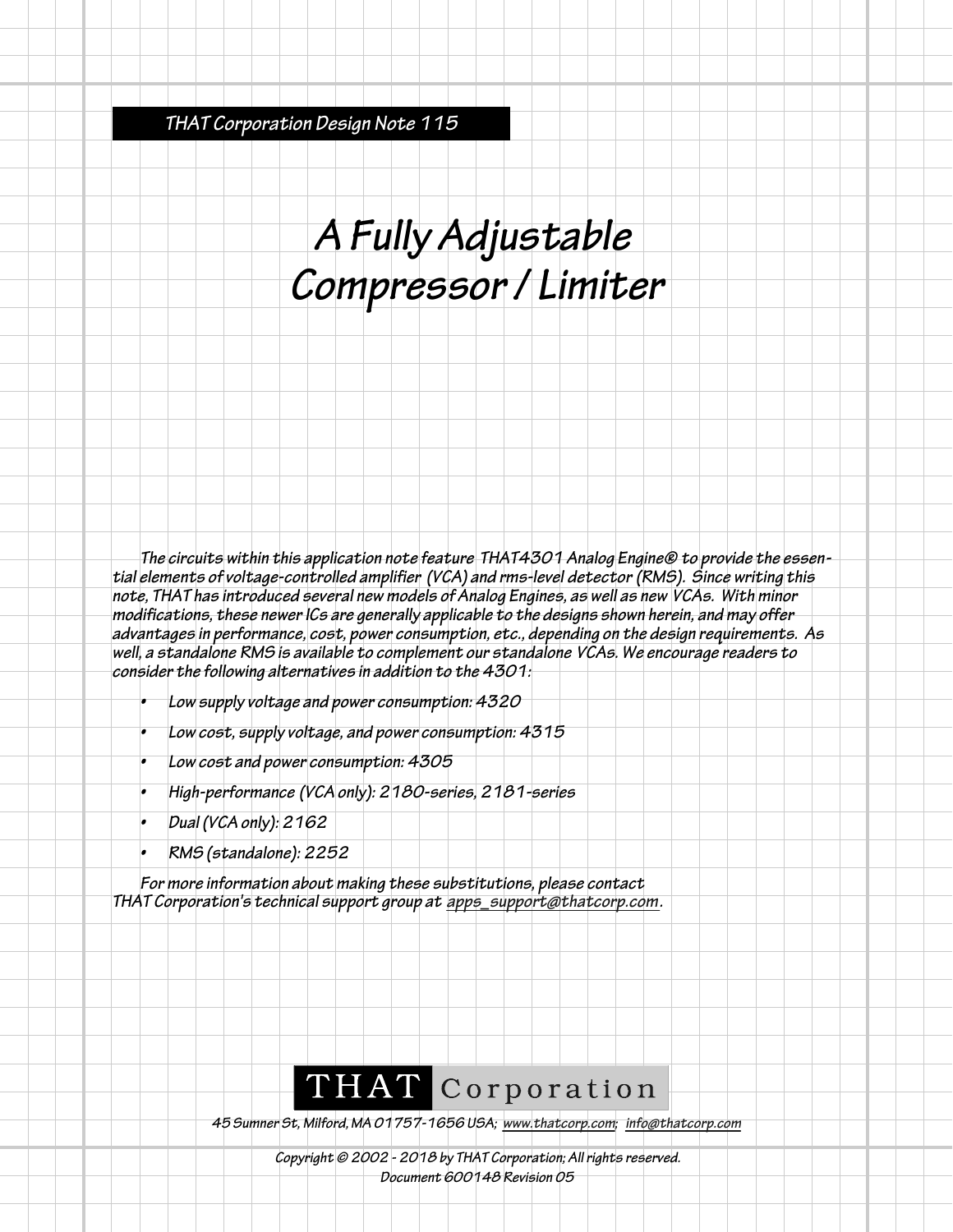**THAT Corporation Design Note 115 A Fully Adjustable**

**This design demonstrates a full-blown compressor/limiter with some neat bells and whistles. With a THAT 4301 at its heart, excellent performance is coupled with reduced parts count and minimal cost.**

**A non-linear capacitor circuit is used to provide low distortion for slow moving signals, but fast action in the presence of rapidly changing signal levels.**

**D5, when placed inside OA1's feedback loop by SW2A, creates a conventional hard-knee threshold response. When SW2A is in its other position, D5 is outside the op amp feedback loop, and an offset generated by D1 is injected into the summing node of OA1 that compensates for the D5's forward drop. The resulting "soft knee" is a consequence of the turn-on characteristic of the diode.**

**The network comprising R25, R31, and either R16 or R28 combine with the variable source impedance of VR7 to yield a 4:1 compression ratio when VR7 is centered.**

**Two timing modes are available -- auto and manual. In auto mode, the output of VR7 is connected to R16 via SW3. Attack and release rates are linked, and depend on the design of the non-linear capacitor circuit (see Design Note DN114 for more design information on the non-linear capacitor circuit).**

**In manual mode, variable, independent adjustment of the attack and release dynamics are achieved by setting SW3 to steer the side-chain signal through the discrete transistor circuitry on the right side of the accompanying schematic. This circuit consist of a pair of adjustable current mirrors, a diode bridge to steer either the attack or the release current onto the storage capacitor C18, a FET to buffer the capacitor's voltage, and a feedback loop to maintain DC accuracy.**

**Q1 and Q3 are the mirror for the attack current. Q7 reduces bias current errors. R38, R73, R71, Q1, Q3, and Q7 give linear pot VR2 a logarithmic characteristic for setting the attack rate.**

**The release circuitry is a PNP-based, mirrored version of the attack circuitry.**

**To make a two-channel stereo compressor, one need only duplicate the circuitry shown and provide a means to link the two RMS detectors at their CT pins\*. Such coupling results in true power summing and a more euphonic behavior. Note that, when linking detectors in this manner, means to adjust for the +/-3 dB tolerance on each detectors' 0 dB reference level must be provided.**

**\*See THAT Design Note 116 for more information about true RMS power summing.**

**C**  $\text{C}$  **C**  $\text{C}$  **C**  $\text{C}$  **C**  $\text{C}$  **C**  $\text{C}$  **Design Note 115** *besign Note* 115<br>by THAT Corporation Page 2 of 3<br>All rights reserved. **Page 2 of 3**<br>All rights reserved. **Page 2 of 3**<br>Page 2 of 3

**45 Sumner St, Milford, MA 01757 USA; www.thatcorp.com**